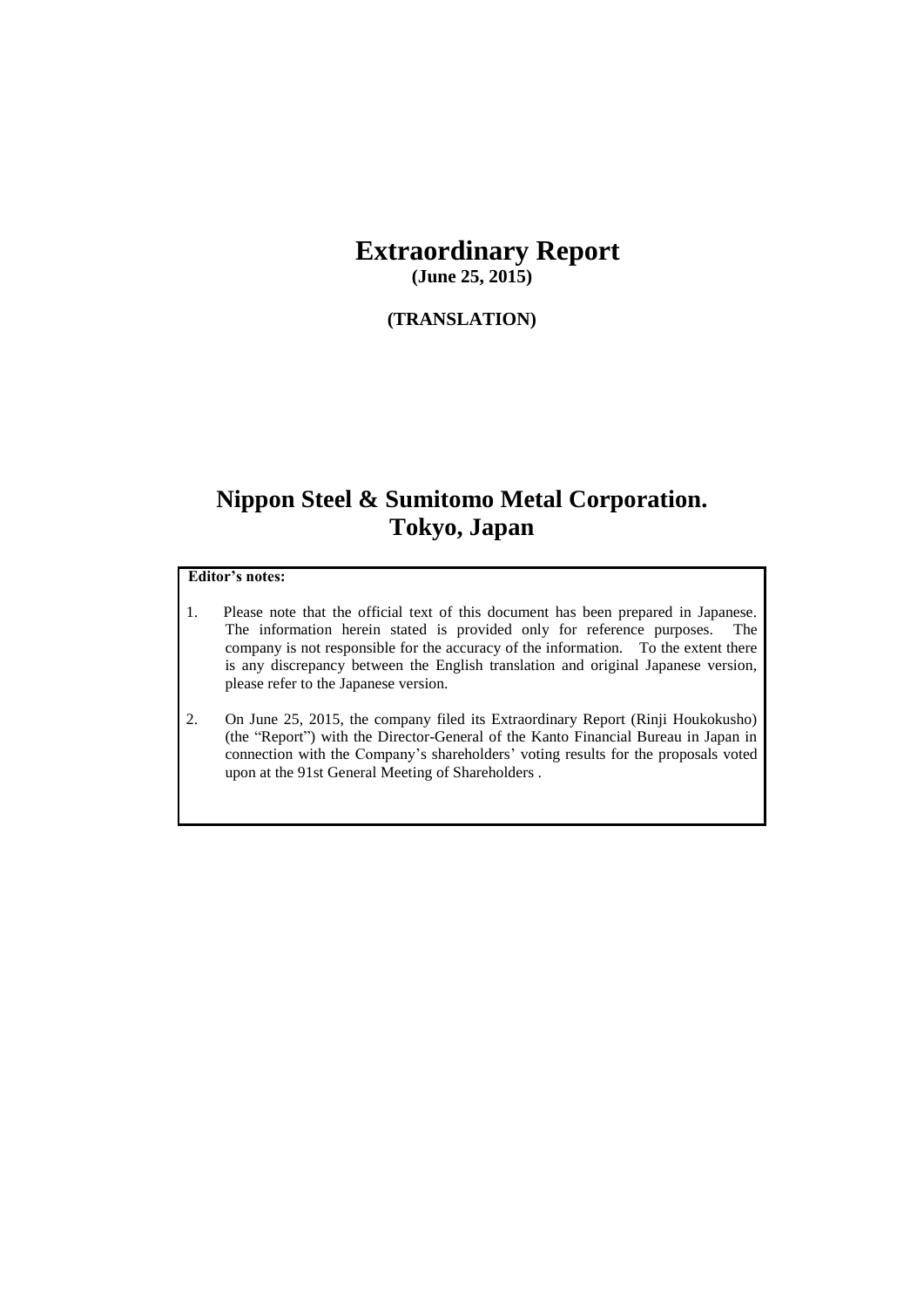#### **1. Reason for submitting the Extraordinary Report**

As the matters to be voted upon were resolved at the 91st General Meeting of Shareholders dated June 24, 2015, we hereby submit this Extraordinary Report in accordance with the Article 24-5, Paragraph 4 of the Financial Instruments and Exchange Act and Article 19, Paragraph 2, Item 9-2 of the Cabinet Office Ordinance on Disclosure of Corporate Affairs.

#### **2. Contents**

**(1) Date of the General Meeting of Shareholders("the Meeting")**  June 24, 2015

#### **(2) Contents of Matters to be Voted upon**

Proposal No.1: Appropriation of Surplus for the 90th term (from April 1, 2014 to March 31, 2015)

Proposal No.2: Amendments to the Articles of Incorporation

Proposal No.3: Share Consolidation

Proposal No.4: Election of Fourteen (14) Directors

To elect the following persons as Directors: Shoji Muneoka, Kosei Shindo, Shinya Higuchi, Katsuhiko Ota, Akihiro Miyasaka, Kinya Yanagawa, Soichiro Sakuma, Yasumitsu Saeki, Shinji Morinobu, Ritsuya Iwai, Machi Nakata, Shinji Tanimoto, Mutsutake Otsuka and Ichiro Fujisaki

Proposal No.5: Election of One (1) Audit & Supervisory Board Member To elect the following person as Audit & Supervisory Board Member: Yutaka Takeuchi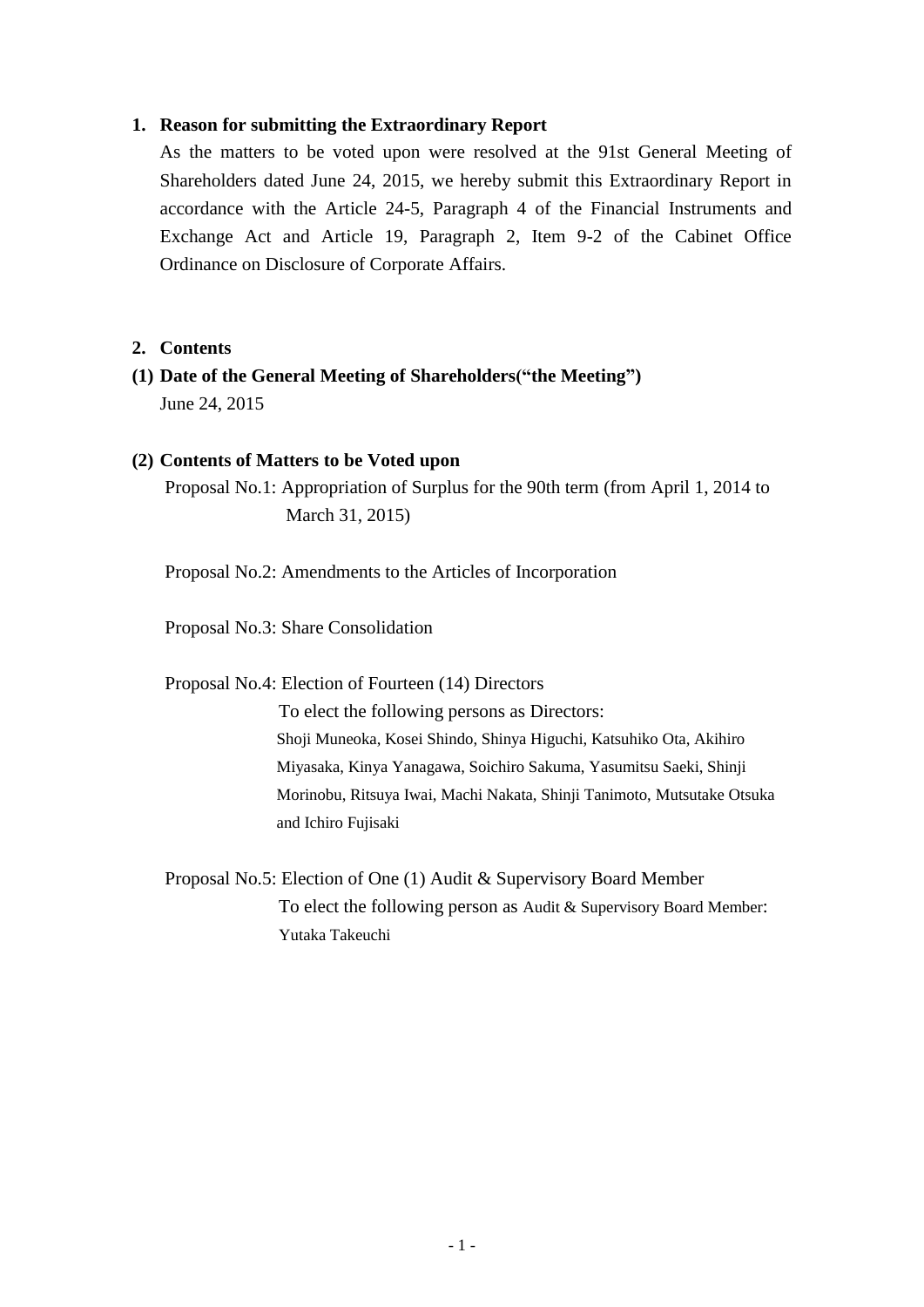## **(3) The number of voting rights concerning the indication of "For", "Against" or "Abstain" as to matters to be voted upon, requirements for the approval and results.**

| Matters to be voted | For       | Against   | Abstention | <b>Results (Ratio</b> |
|---------------------|-----------|-----------|------------|-----------------------|
| upon                |           |           |            | of affirmative        |
|                     |           |           |            | votes)                |
| Proposal No.1:      | 6,591,671 | 101,461   | 11,007     | Approved              |
|                     |           |           |            | $(97.02\%)$           |
| Proposal No.2:      | 6,684,840 | 8,293     | 11,007     | Approved              |
|                     |           |           |            | (98.39%               |
| Proposal No.3:      | 6,680,900 | 12,165    | 11,007     | Approved              |
|                     |           |           |            | $(98.34\%)$           |
| Proposal No.4:      |           |           |            |                       |
| Shoji Muneoka       | 5,172,563 | 1,502,466 | 29,048     | Approved              |
|                     |           |           |            | $(76.13\%)$           |
| Kosei Shindo        | 5,331,687 | 1,343,338 | 29,048     | Approved              |
|                     |           |           |            | $(78.48\%)$           |
| Shinya Higuchi      | 6,009,005 | 676,066   | 19,010     | Approved              |
|                     |           |           |            | $(88.45\%)$           |
| Katsuhiko Ota       | 6,408,951 | 276,124   | 19,010     | Approved              |
|                     |           |           |            | $(94.33\%)$           |
| Akihiro Miyasaka    | 6,408,873 | 276,202   | 19,010     | Approved              |
|                     |           |           |            | $(94.33\%)$           |
| Kinya Yanagawa      | 6,408,968 | 276,107   | 19,010     | Approved              |
|                     |           |           |            | $(94.33\%)$           |
| Soichiro Sakuma     | 6,408,910 | 276,165   | 19,010     | Approved              |
|                     |           |           |            | $(94.33\%)$           |
| Yasumitsu Saeki     | 6,407,961 | 277,117   | 19,010     | Approved              |
|                     |           |           |            | $(94.32\% )$          |
| Shinji Morinobu     | 6,408,013 | 277,065   | 19,010     | Approved              |
|                     |           |           |            | $(94.32\%)$           |
| Ritsuya Iwai        | 6,408,031 | 277,047   | 19,010     | Approved              |
|                     |           |           |            | $(94.32\% )$          |
| Machi Nakata        | 6,591,044 | 94,034    | 19,010     | Approved              |
|                     |           |           |            | $(97.01\%)$           |
| Shinji Tanimoto     | 6,590,916 | 94,162    | 19,010     | Approved              |
|                     |           |           |            | $(97.01\%)$           |
| Mutsutake Otsuka    | 6,168,495 | 516,590   | 19,010     | Approved              |
|                     |           |           |            | $(90.79\%)$           |
| Ichiro Fujisaki     | 6,440,361 | 252,625   | 11,109     | Approved              |
|                     |           |           |            | (94.80%               |
| Proposal No.5:      |           |           |            |                       |
| Yutaka Takeuchi     | 6,405,329 | 287,678   | 11,007     | Approved              |
|                     |           |           |            | $(94.28\%)$           |
|                     |           |           |            |                       |

Note 1 The number of voting rights concerning the indication of "for", "against" or "abstain" is calculated by adding the number of the voting rights exercised by mail or via the internet prior to the Meeting ("votes exercised prior to the Meeting") to the number of the voting rights which were exercised by shareholders who attended the Meeting and whose indication "for," "against" or "abstain" of the respective proposals could be confirmed (i.e., they must be exercised by a proxy of shareholder who has submitted the power of attorney or confirmed by a notice of acting representative submitted from an institutional shareholder).